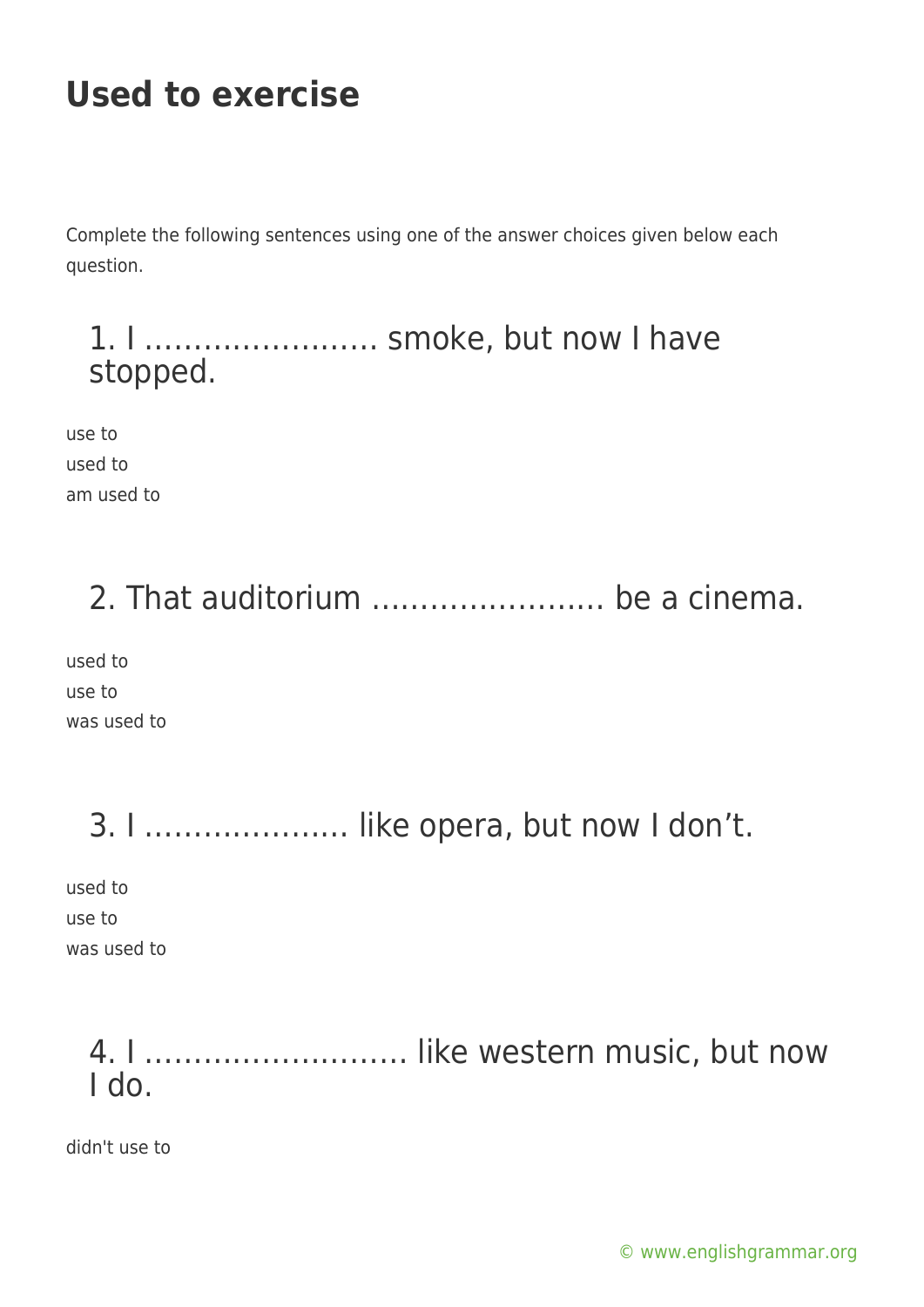# **Used to exercise**

didn't used to use not to

### 5. I always ………………… be afraid of the dark.

used to use to was used to

### 6. I ………………… drive a big car.

didn't use to wasn't used to didn't used to

#### 7. I have lived in a big city for ten years, so I …………………… the noise.

used to am used to am use to

### 8. It took me a long time to …………………… living in the country.